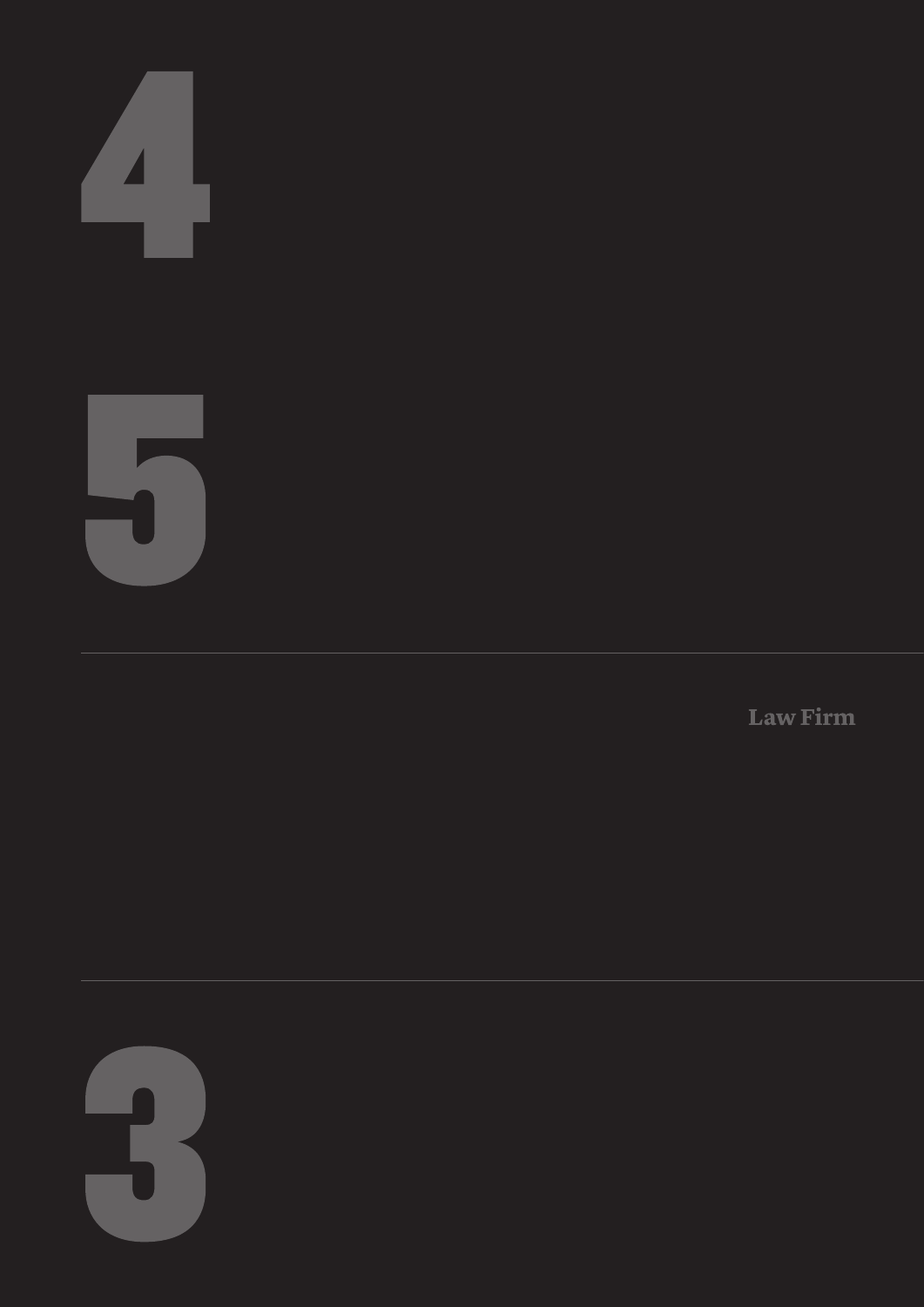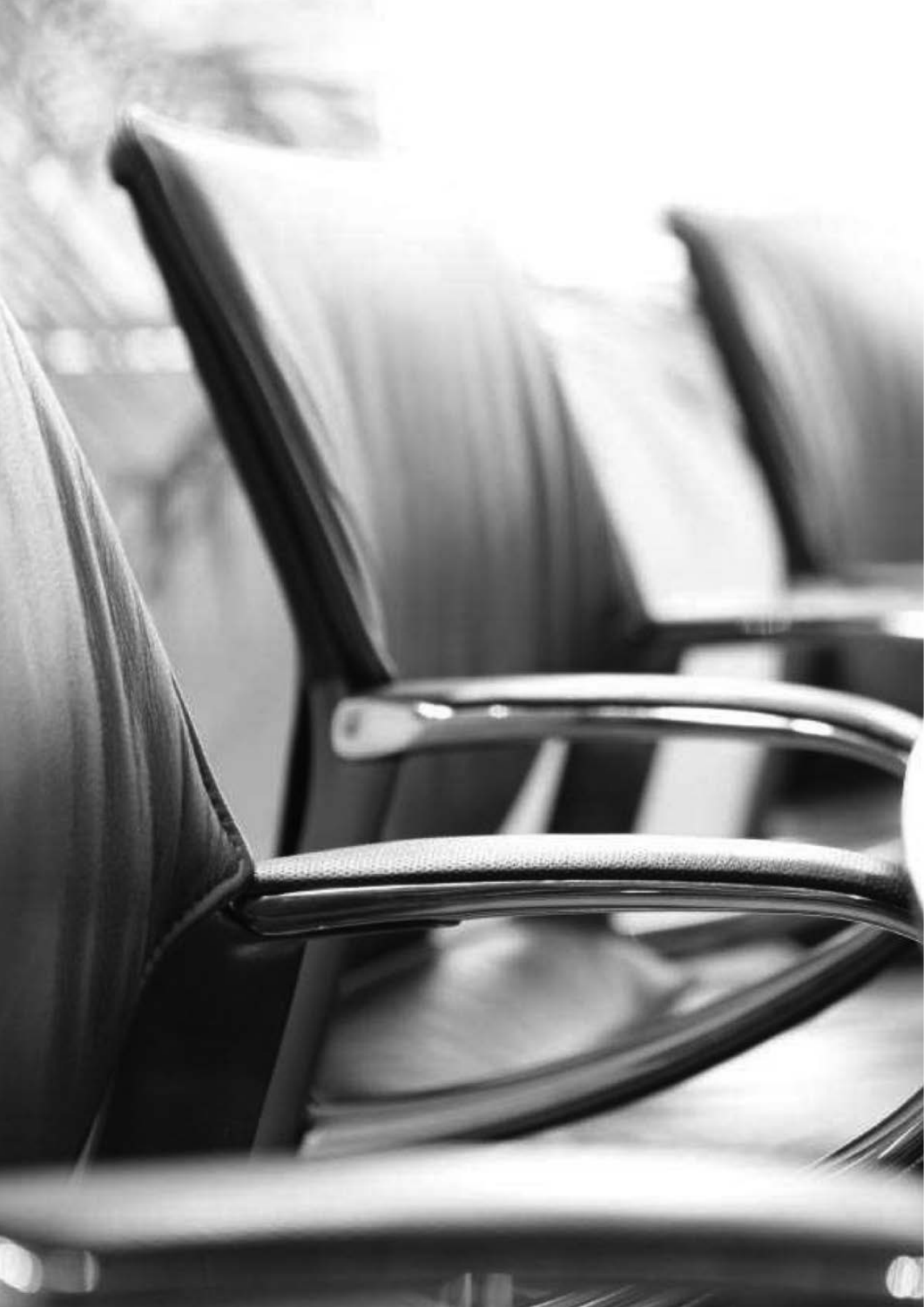

## The Firm *The Firm*

4|5|3 Law Firm, SAP was founded in Barcelona in March, 2000 and has grown significantly during its first decade, by recruiting, developing and retaining the best people. It is our lawyers in-depth understanding of clients' businesses and needs that enables us to deliver the quality of advice and service they expect. Thus, we have become a reference for companies when seeking legal advice.

Legal services based on the principles of teamwork, collaboration, and commitment to client service, along with the professional ethics standards governing our profession, have led us to earn our clients' trust and respect.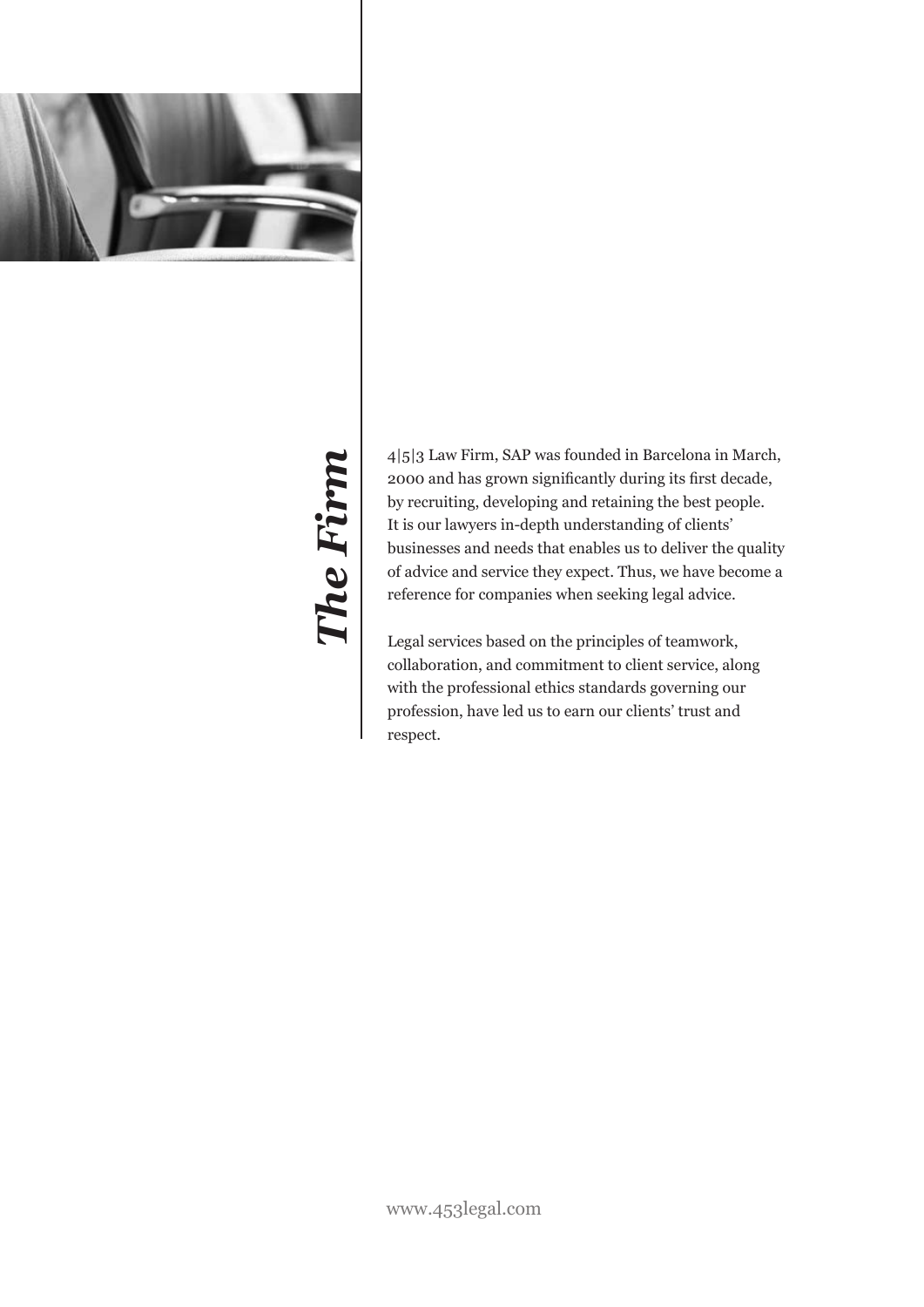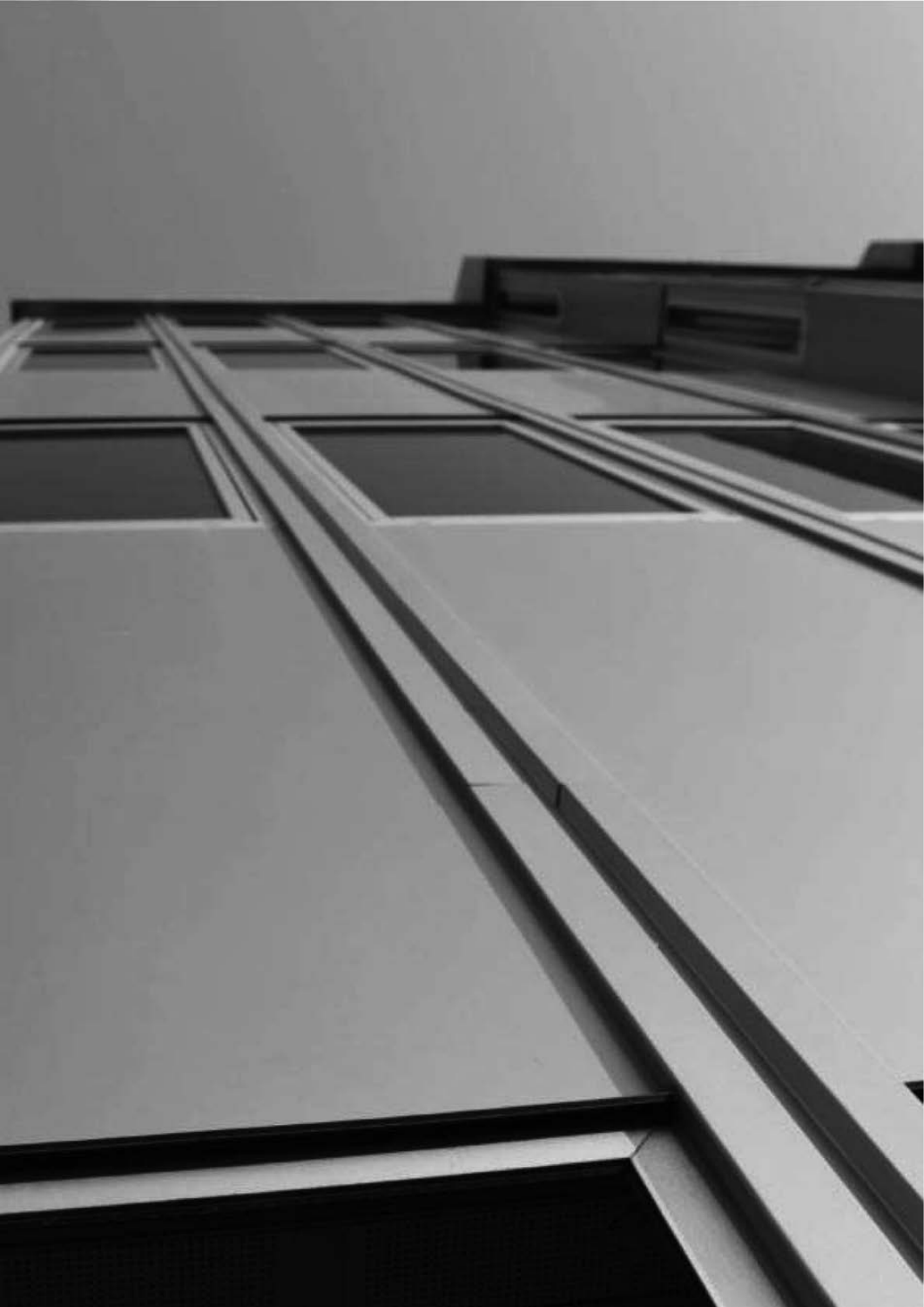

### Mission *Mission*

Client satisfaction: Identifying our clients real needs has always been and remains one of our main objectives, together with offering the best solution for every single case in a constructive and cost-effective manner. We take a proactive approach to solving our client's legal issues.

Comprehensive legal service: Our work is divided into three broad divisions: Corporate Law and Commercial contracts (including IP and Information Technology Law), Tax planning and Labor legal advice. In addition, we offer clients extensive litigation experience in trial, appellate and arbitration matters. Main practice areas include general and commercial litigation, white collar criminal defense, international commercial arbitration and dispute resolution.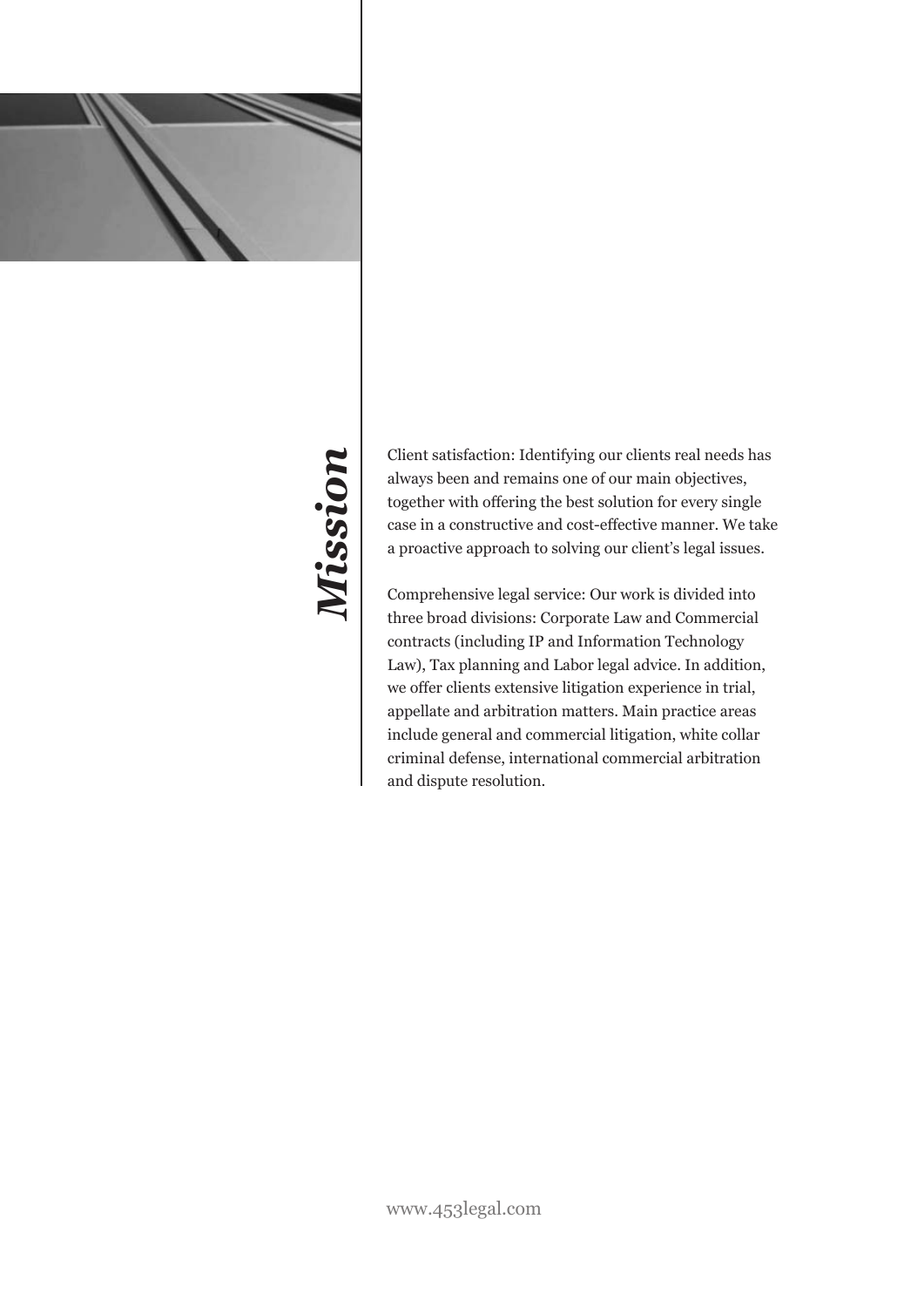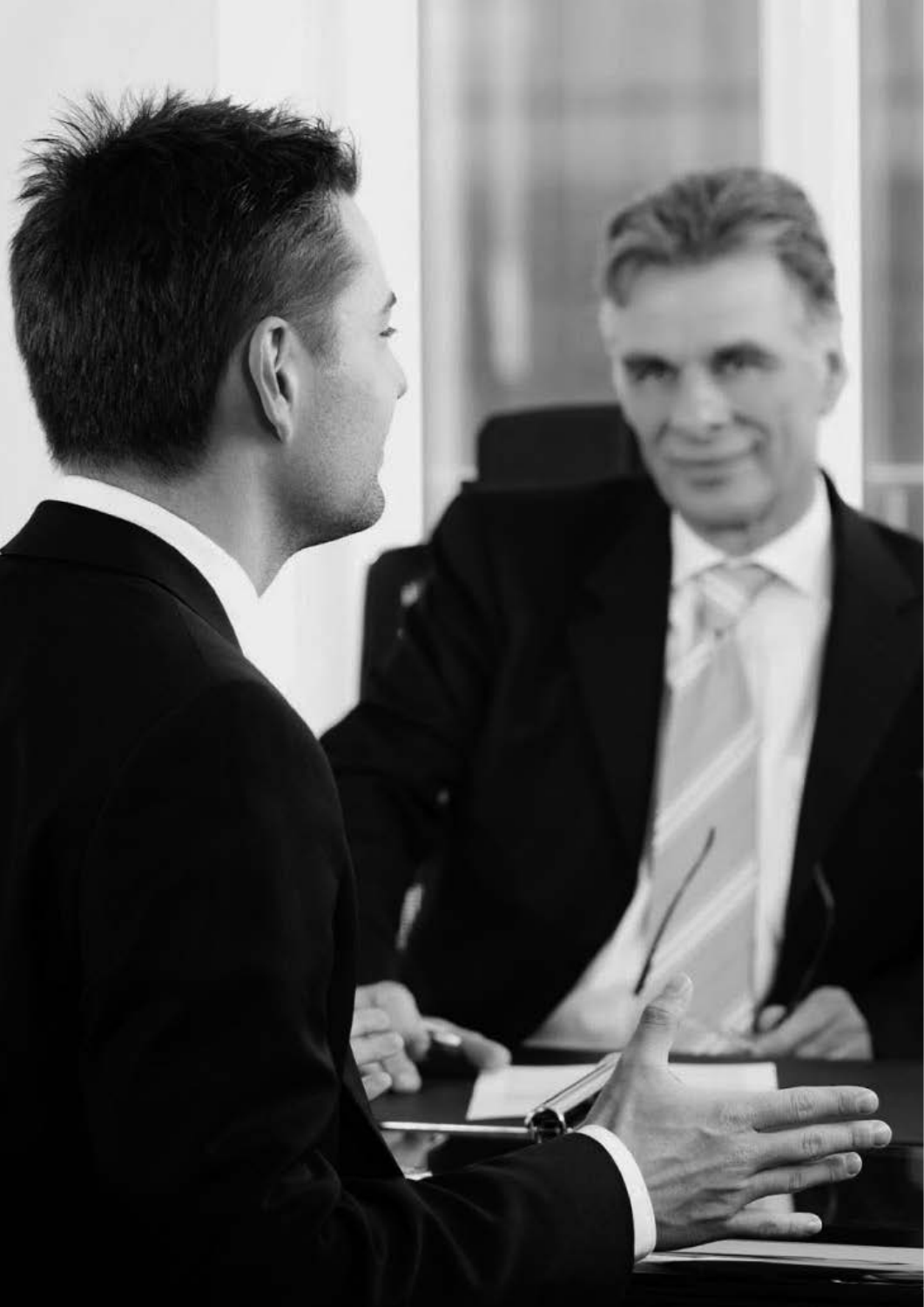

## *People*

The firm is comprised of former big firm (Cuatrecasas, KPMG, Ernst & Young) attorneys and lawyers with experience in the legal department of international corporations, who are committed to client service and excellent work.

Our lawyers take great pride in their fundamental legal skills and all are expected to be exemplary professionals with consummate experience in their particular discipline. In addition, constant updating and fine tuning of their legal knowledge is something we take very seriously. Thus, we make sure the quality of client service offered by our firm to both local and international clients is 100% guaranteed.

We strongly believe our people are the key of our success.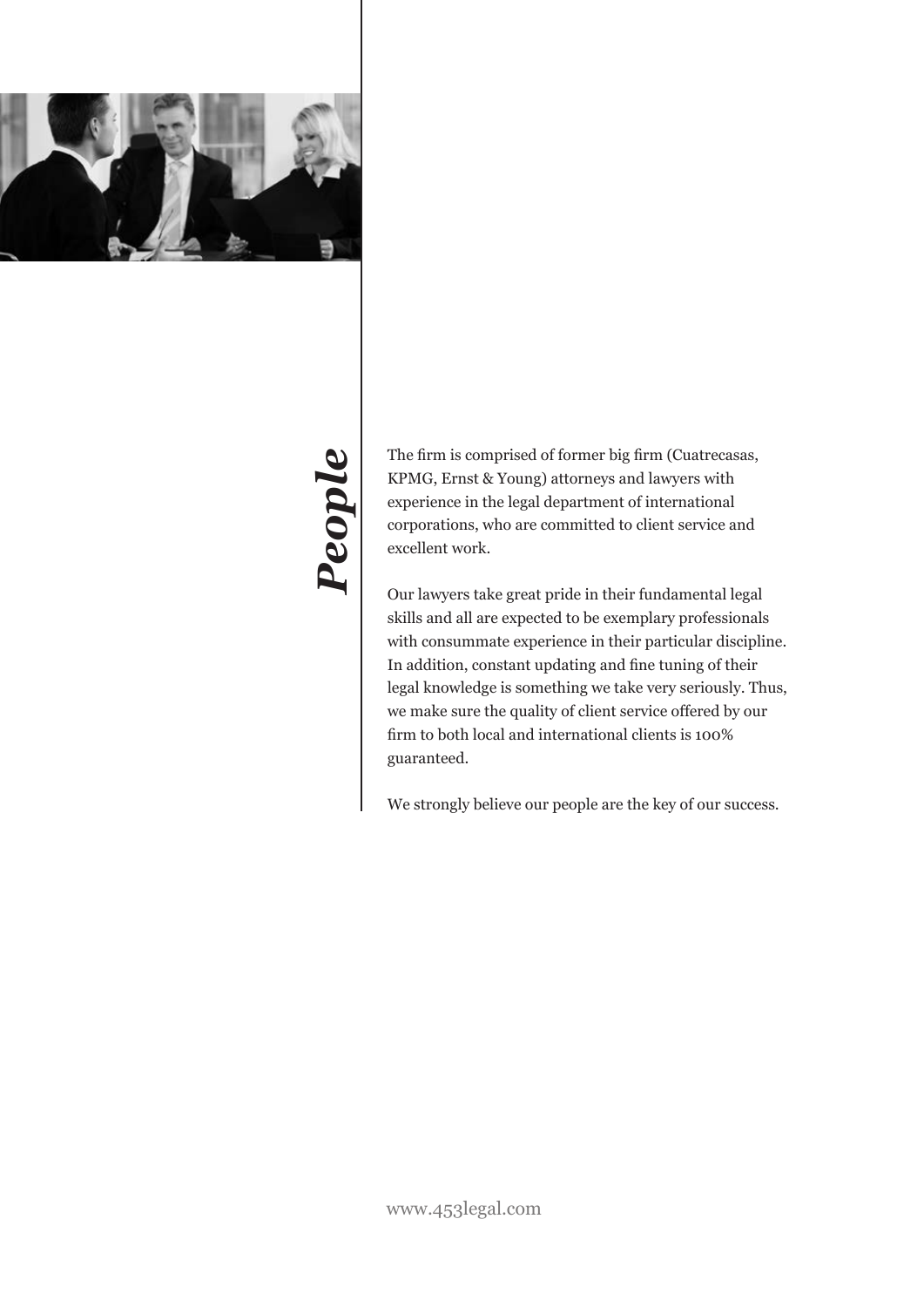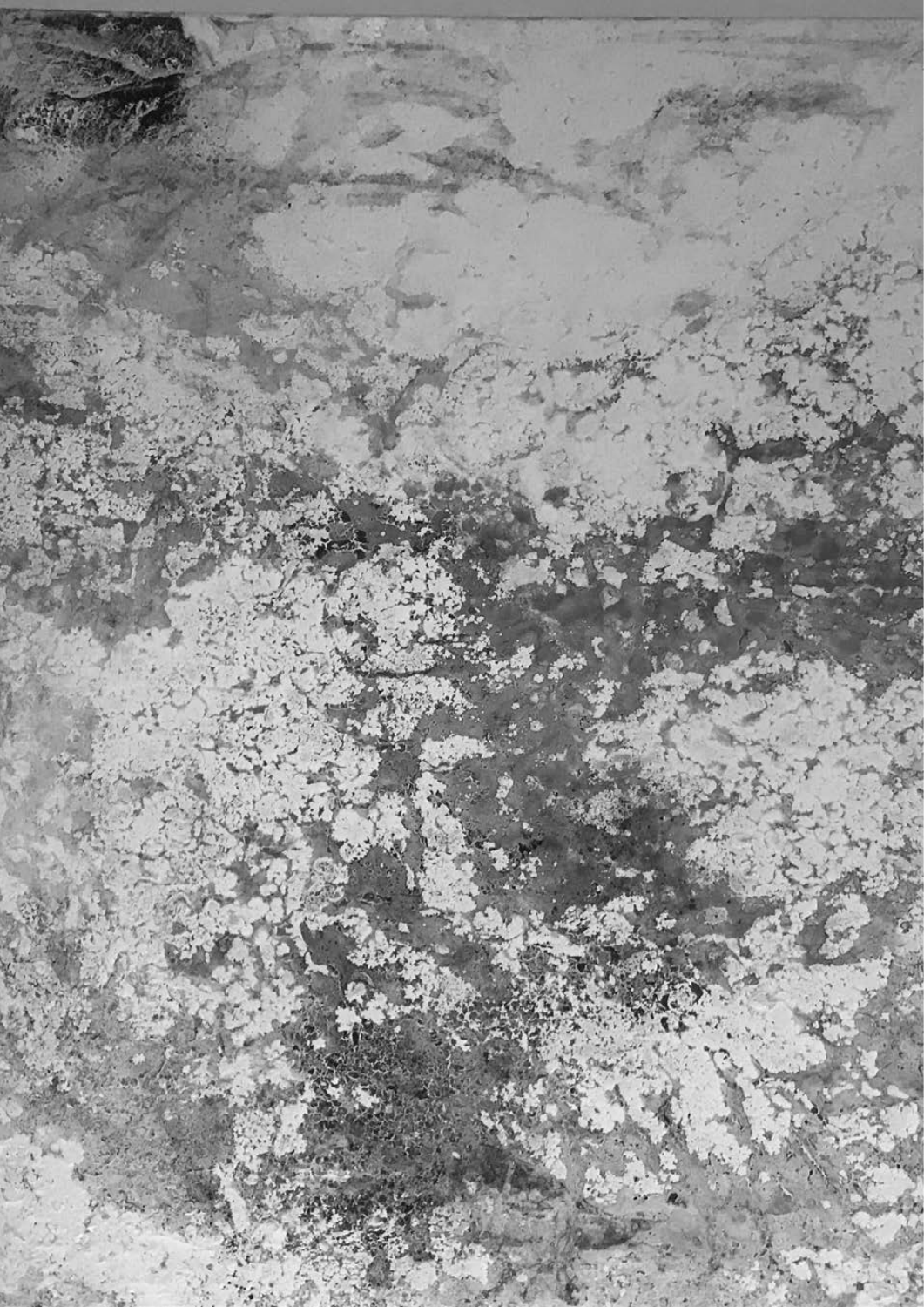

# Practice Areas/Industries *Practice Areas/Industries*

### **PRACTICE AREAS**

Corporate and Commercial Mergers & Acquisitions Tax Labor & Employment Litigation & Arbitration Criminal Law Intellectual and Industrial Property, and Data Protection Real Estate and Construction

### **INDUSTRIES**

Private Equity Family Business Start up's Technology based companies Renewable energy, Pharmacy and Biotechnology Foundations and non-profit organizations Public institutions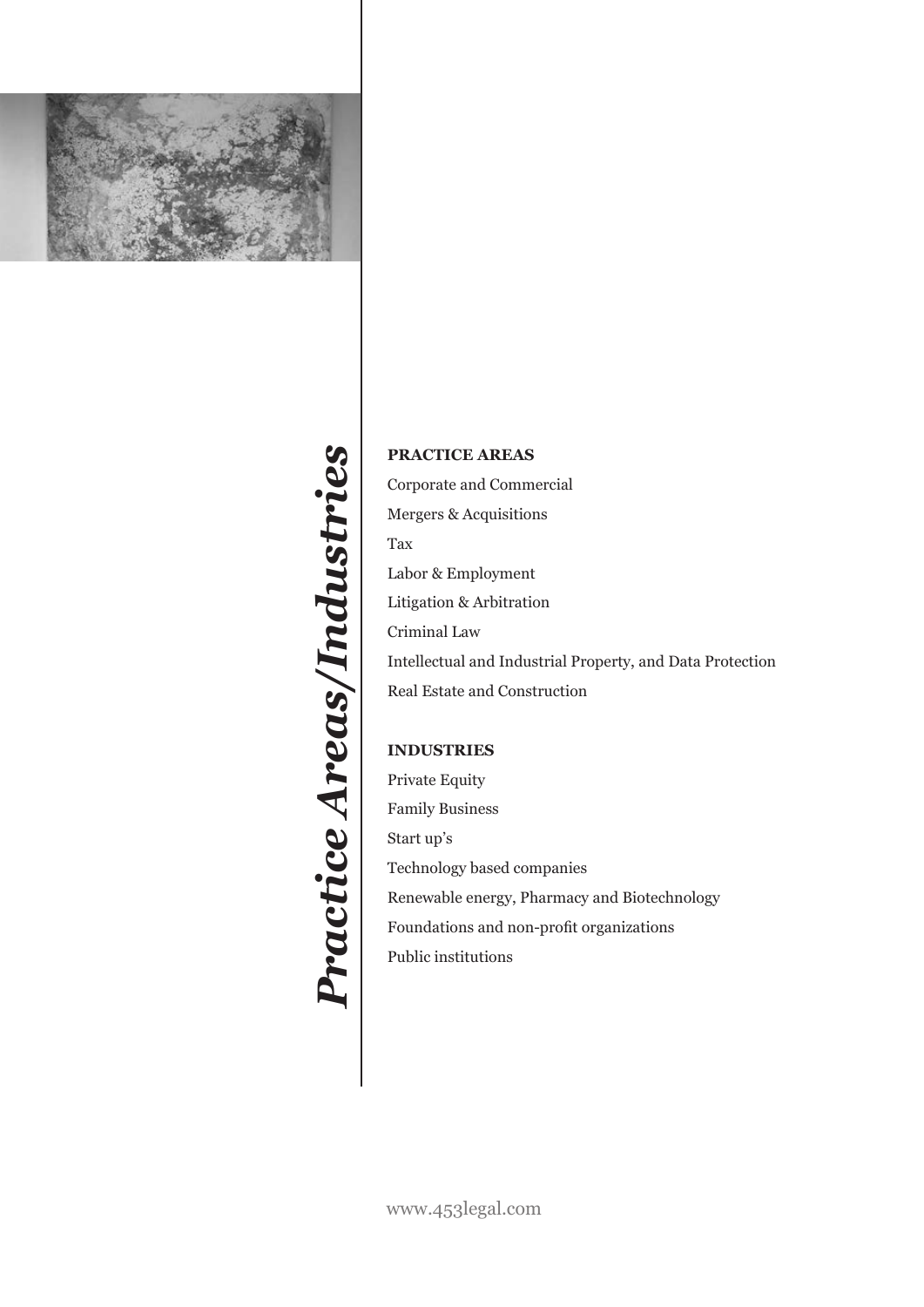$4T - 2018$ 

o reglamento Int

en torno a la plusvalía

Ŧ

el marco jurídico de la protección<br>empresariales Novedades<br>de los secret Ŧ.

## NEWS

### **Breves**

Conclusiones del Abogado General UE acerca<br>de las Cláusulas de Vencimiento Anticipado

Trabajadores Autónomos y su incorporación<br>al Sistema RED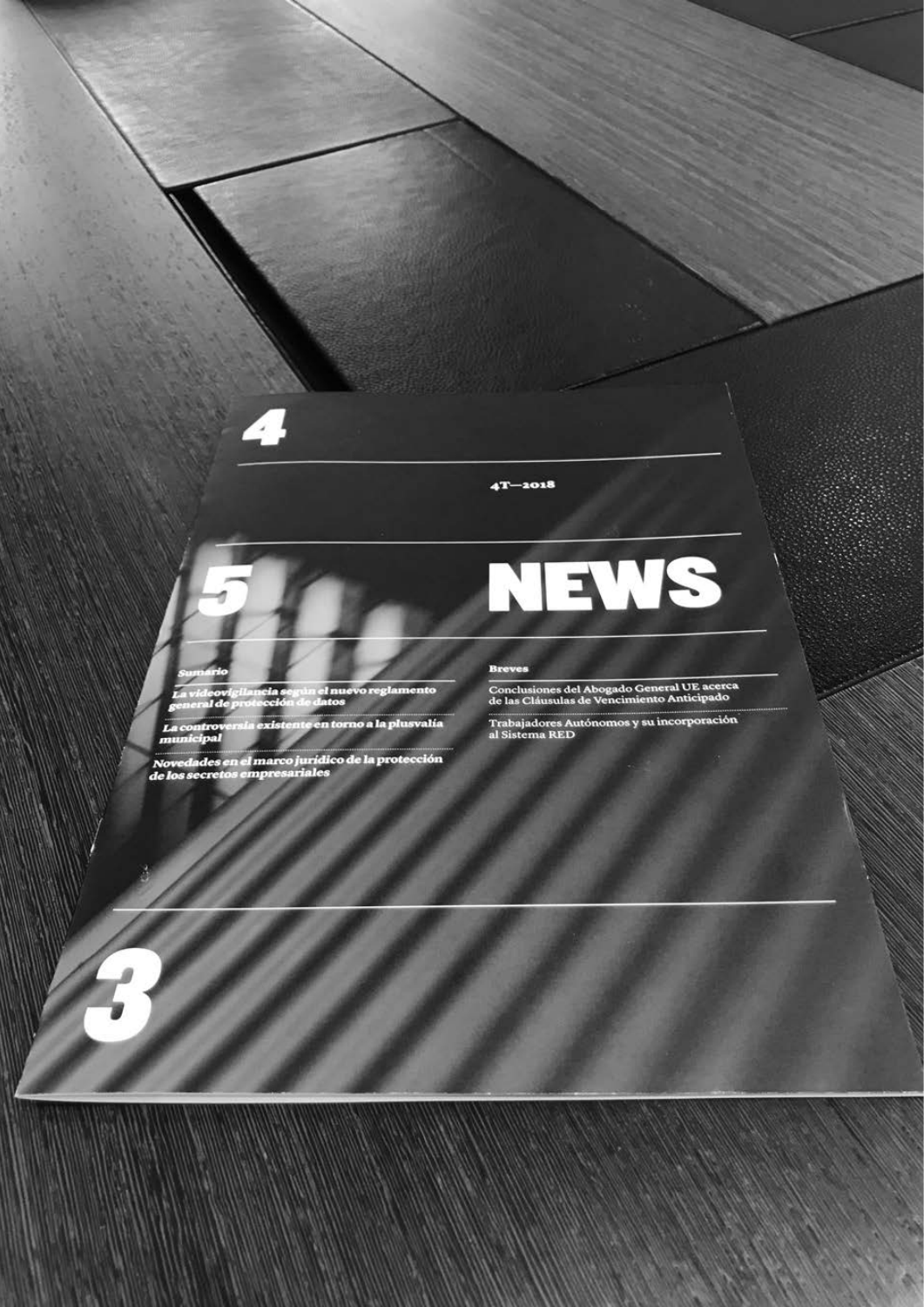

# Internationalisation *Internationalisation*

Ever since the Firm was founded, we have been very active internationally. The perfect domain of different languages, as well as the knowledge of other countries legal system –directly or through an established global network of independent leading law firms– positions our Firm as the ideal partner of our clients when dealing with cross-border corporate matters.

### FRENCH DESK

The French Desk, formed by bilingual lawyers trained at French and Spanish universities who have extensive experience in commercial and contractual law, primarily seeks to provide personalised advice to French companies on their implementation process in Spain through the creation of corporate structures or through any contractual form of business organisation. Furthermore, we are involved in operations in which our Spanish clients wish to make investments in France or in another other French-speaking market.

### ENGLISH SPEAKING COUNTRIES

This department comprises a group of lawyers with credited experience advising, primarily, companies from Anglo-Saxon and Nordic countries and Asia, willing to invest or start a business in Spain.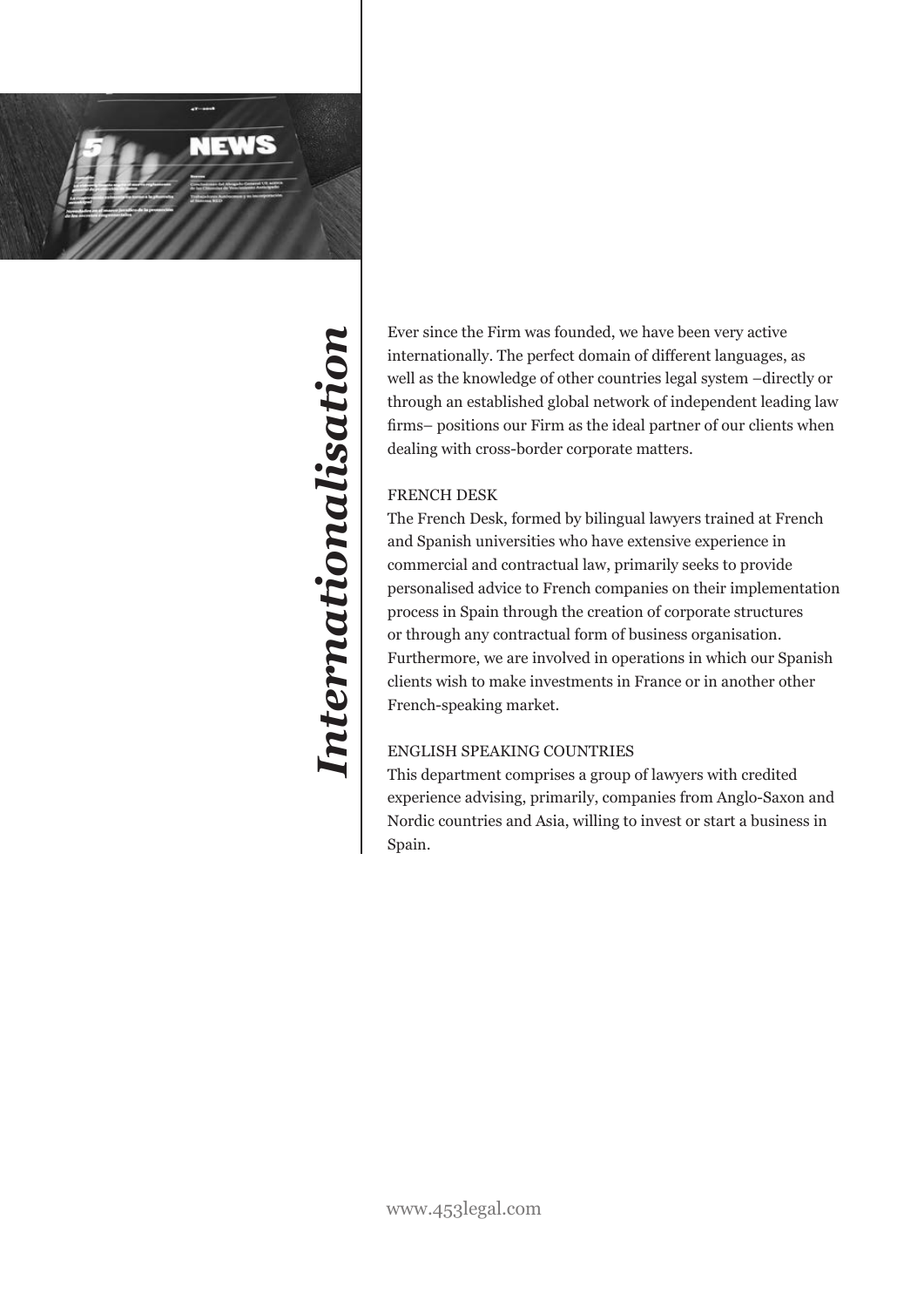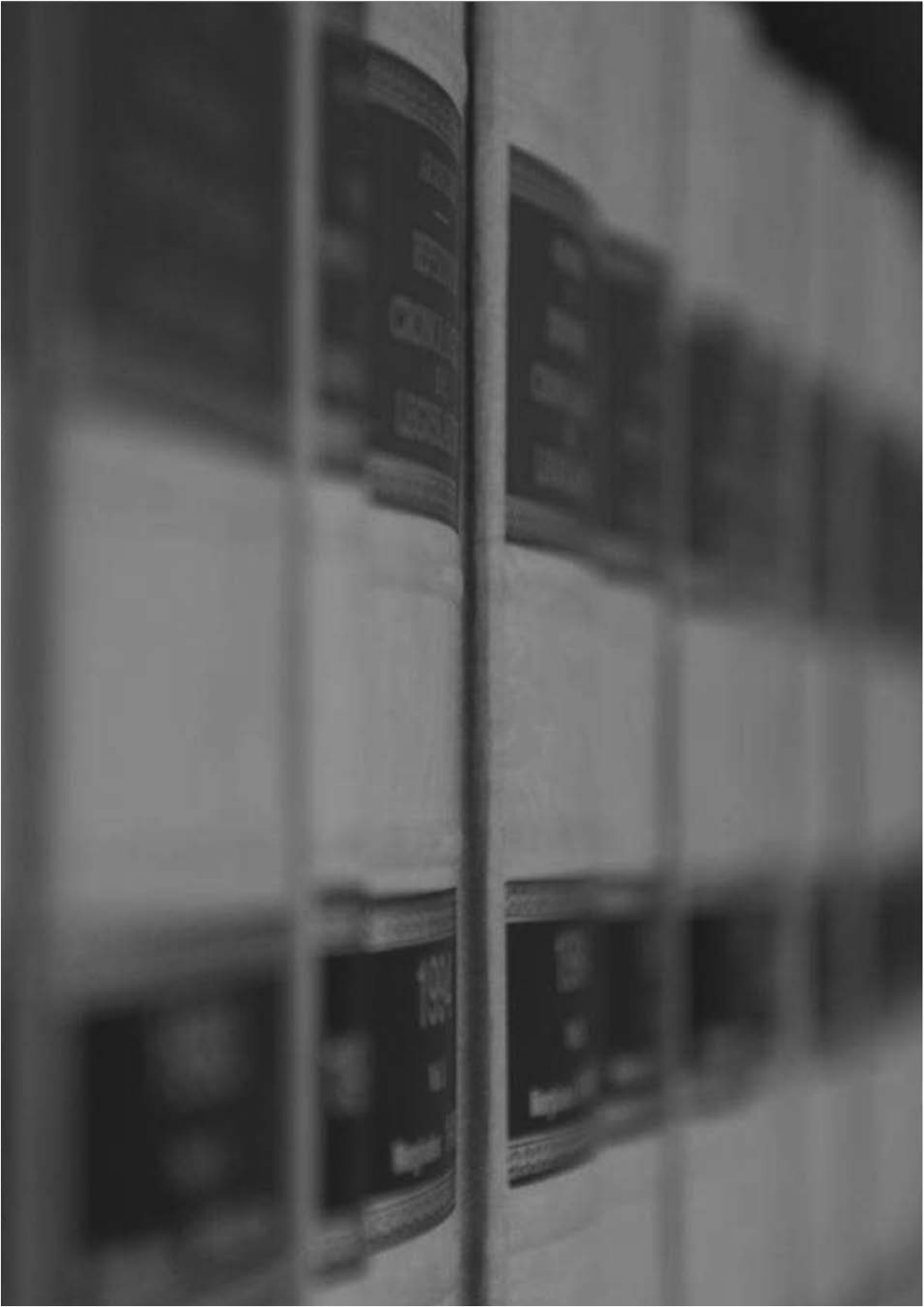

Firm, SAP to earn the trust of national and international companies as well as public institutions, and thus, build strong, substantial and lasting client relationships.

Two decades focusing on client service has led 4|5|3 Law<br>
Firm, SAP to earn the trust of national and international<br>
companies as well as public institutions, and thus, build<br>
strong, substantial and lasting client relatio Among other international recognitions 4|5|3 Law Firm, SAP is a recommended firm by The Legal 500, an independent research organization that publishes guides to the world's "pre-eminent" law firms, in the following categories: "Corporate and M&A" and "Dispute Resolution".

In addition, Best Lawyers® lists several 4|5|3 lawyers in different specialist areas every year (Tax, M&A and Data Protection Law, among others).



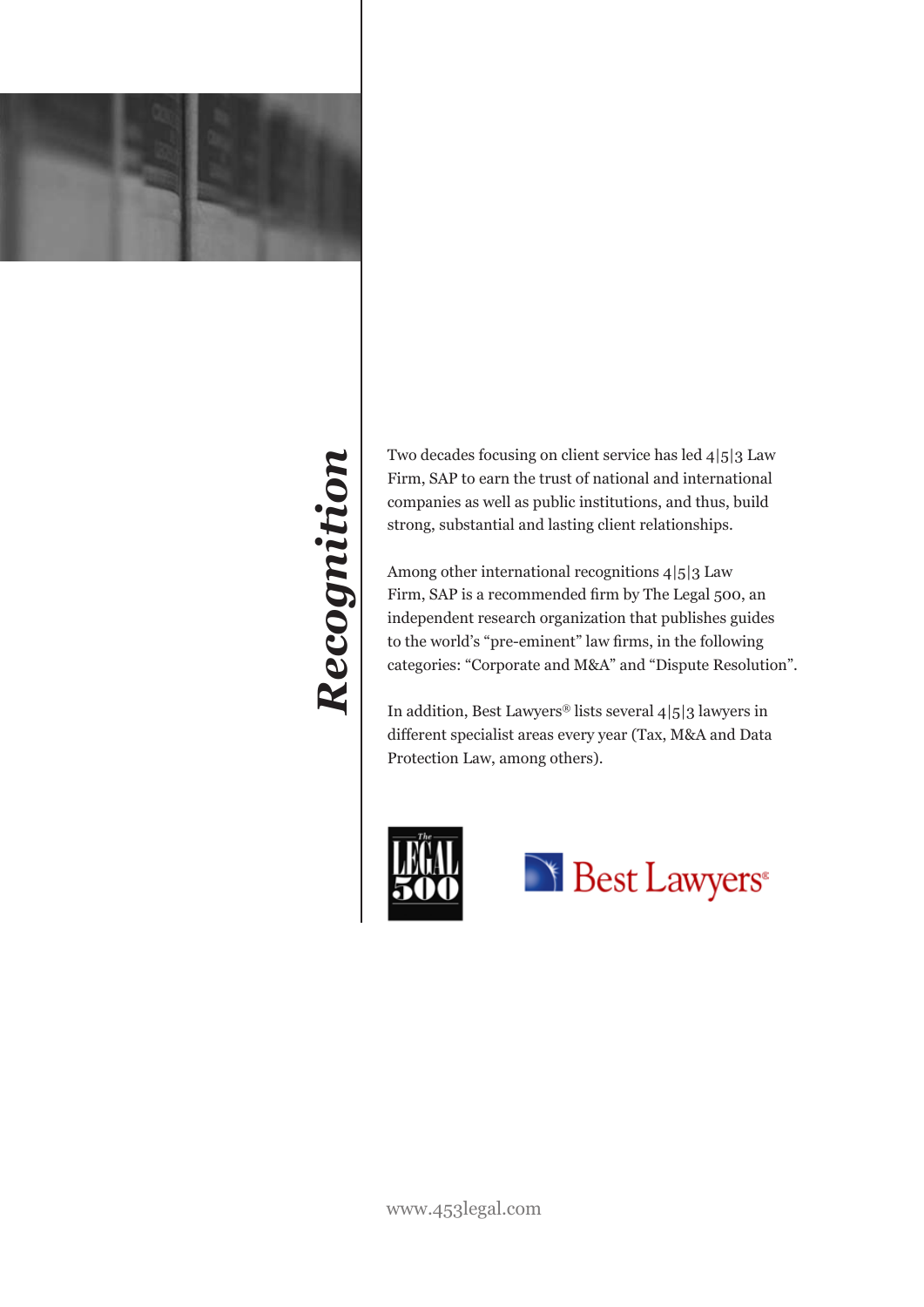## *Offices*

BARCELONA Av. Diagonal, 453 bis, 4ª pl. 08036 Barcelona T. +34 93 238 88 88 email: info@453legal.com

MADRID C/ Moreto, 10, bajo izqda. 28014 Madrid T. +34 91 564 46 00 email: info@453legal.com



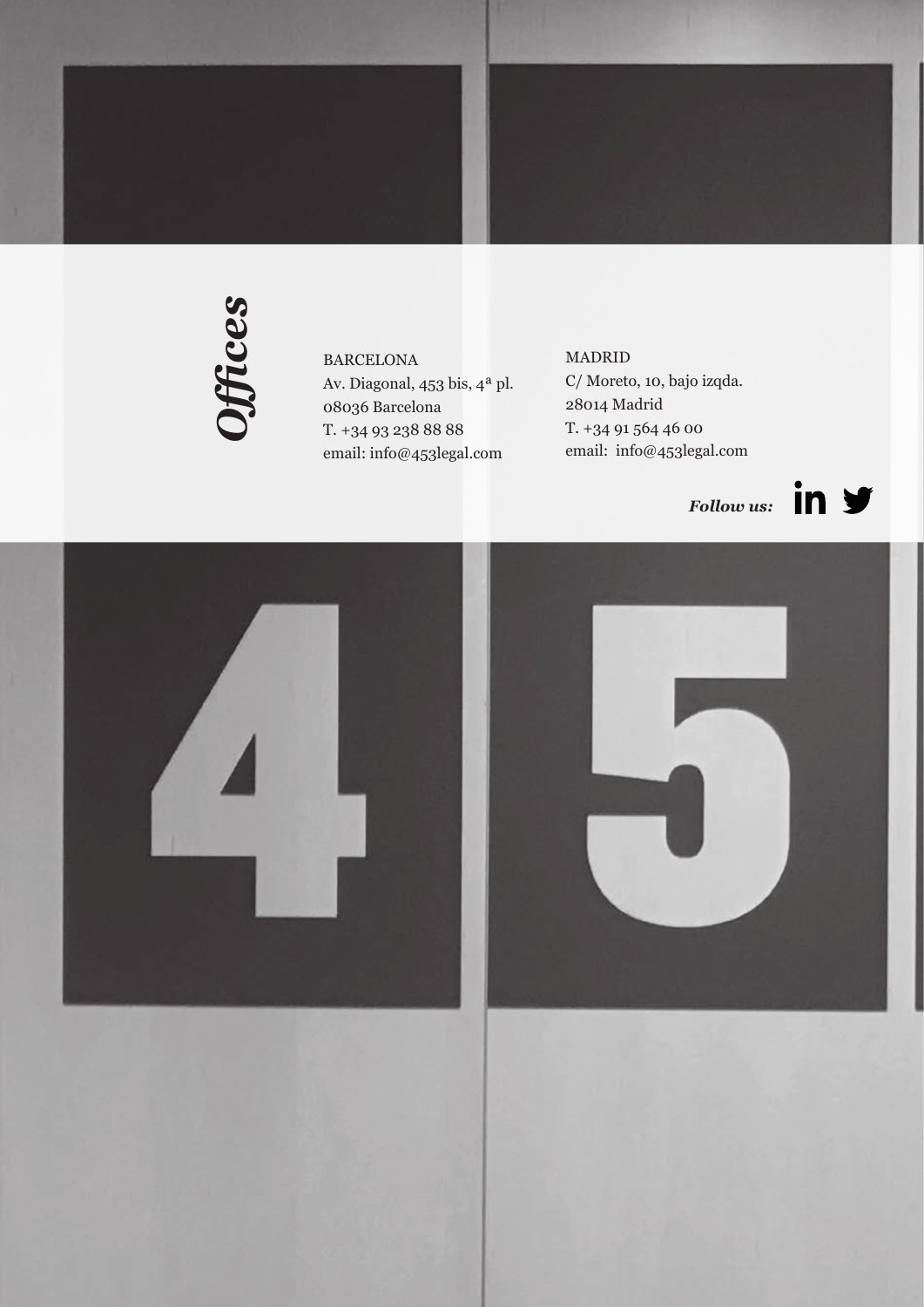### **Law Firm**